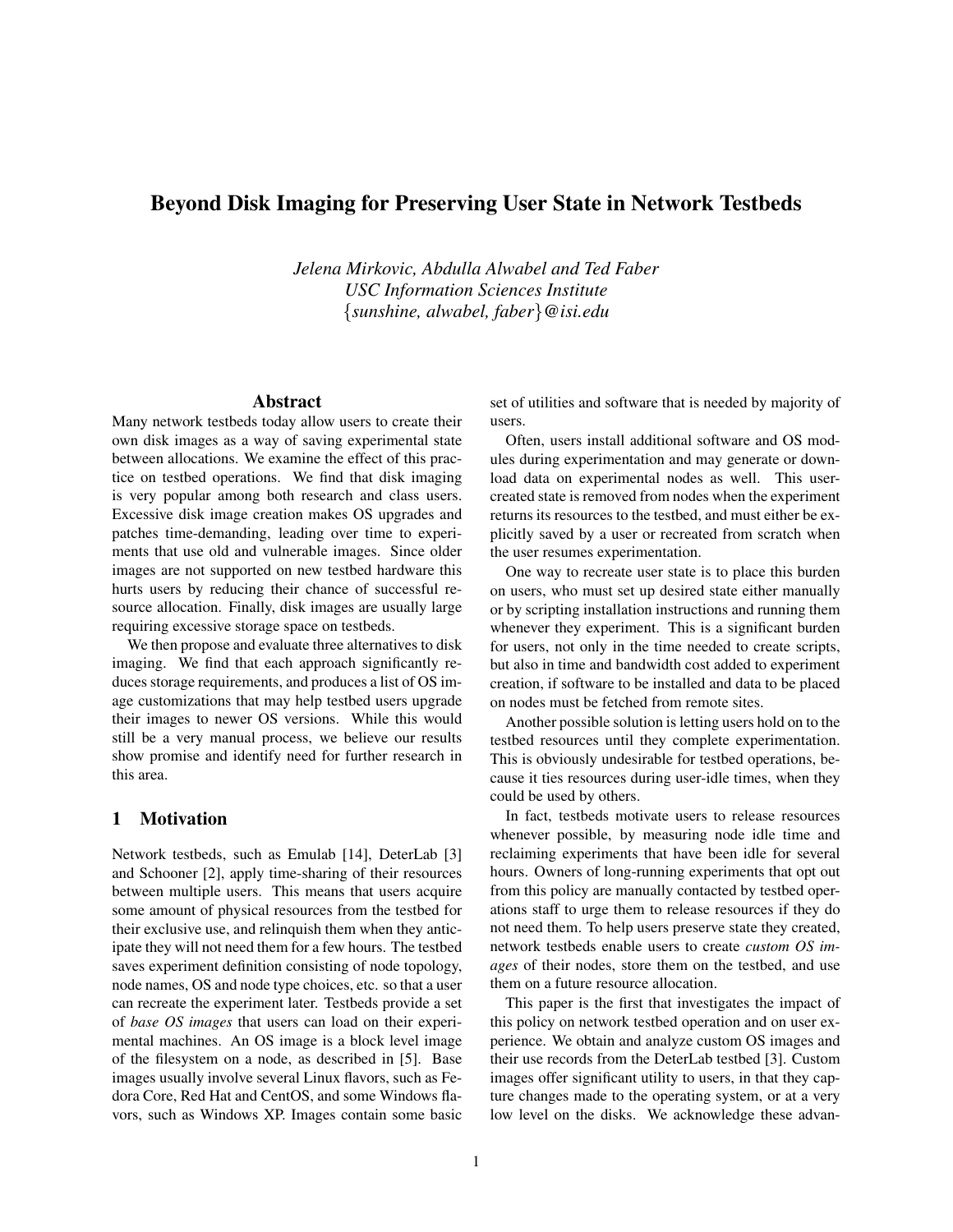tages, but note significant problems in disk image implementation and use practice.

We find that custom images continue to be used for an extended period of time after base image creation. As testbed software and hardware evolve, many of the base images used to create custom images become unsupported. This means that testbed staff does not patch these images and does not ensure that they support any new testbed functionalities, because staff time is limited. It also means that old base images are not ported to any new hardware, mostly because they lack driver support. Users that continue to use custom images created off of these old base images reduce their chances of successful resource allocation, because their experiments can only be hosted by a portion of the testbed's resources. This leads to dissatisfied users who do not understand that their difficulties are direct consequences of their actions, creates a bad reputation for the testbed and increases the number of support requests for the staff.

Another undesirable attribute of custom images in general, is that these are rarely patched for vulnerabilities. In case of testbeds that allow external traffic to experiments, like Emulab [14], this increases the chance of experimental machines being subverted by outside attackers and misused. While closed testbeds like Deter-Lab [3] do not run this risk, their staff occasionally discovers problems in base images and patches them. These patches do not propagate to custom images created off of these base images. For example, in March 2012 Deter-Lab staff has discovered and patched a race condition in its Ubuntu 10.04 image. The race condition made machines running this image unable to complete their boot process, and the entire resource allocation attempt would fail. The patch was advertised on DeterLab's Web page [3], clearly visible to all users. In three months, only 8 out of 32 custom images created from Ubuntu 10.04 base have been patched.

Yet another undesirable outcome of allowing users to create custom images is proliferation of these and significant storage they require. We find that almost half of testbed projects create custom images on DeterLab. In April 2012, these images occupied 340 GB of testbed storage — one third of the total shared disk space — often times leading to severe space shortage, affecting all testbed users.

We hypothesize that the main reason why users do not update or upgrade custom images is that they lack a detailed list of modifications they have made. Experimentation often occurs over weeks and months, evolving from an idea to a set of configurations, installations and scripts. Many customizations may be done manually over a long time period, and the image created this way may be used for months and years after. It would be very difficult for humans to recall the customizations they made and their order after such a long time.

In this paper we propose and evaluate three alternatives to disk imaging for preservation of user-created state:

- 1. *DiffBase*: Storing files that are added or modified from the base image, and storing the list of files deleted from the image
- 2. *DiffCustom*: *DiffBase* approach, extended to detect similar images within the same project. For this group of images, only one needs to be saved using *DiffBase* approach, while others can be preserved by storing differences between them and the first image.
- 3. *AppStore*: Detecting common application installations within custom images and storing just the application configuration files. The rest of the image is stored using either *DiffBase* or *DiffCustom* approach.

Each of the proposed approaches would, to an extent, solve the image upgrade problem because it enumerates the customizations found in the image, making it easier for users to recall how and why they were made. It would further reduce storage requirements for images to only 19-25% of the current state.

# 2 Related Work

Other researchers have looked at tracking file system changes, though our goals of space saving and controlled updates are unusual. Of particular interest are disk imaging in the virtual machines such as VMware [13] or QEMU [15], and filesystem checkpointing, in the Emulab system [14], versioning filesystems, and filesystem checkpointing systems.

VMware [13], QEMU [15], and other virtual machine systems use filesystem level diffs to create snapshots. Each snapshot is a map of the blocks changed from a base image. These diff chains are similar to our proposed system in that they preserve differences between the base and the custom image, but these are preserved at the block level while we operate at the file level. Blocklevel diffs cannot be used to update or upgrade an image, and they do not provide a space-efficient upgrade path for new hardware, while file-level diffs can achieve all this. Further, block-level diffs can indicate larger than actual changes, if existing file's contents are merely shifted in the filesystem. Our system would record this as a file move, while the block-level system would regard it as a file change, resulting in a bigger state.

Emulab [14] has produced a system that allows users to checkpoint their ongoing experiments, including file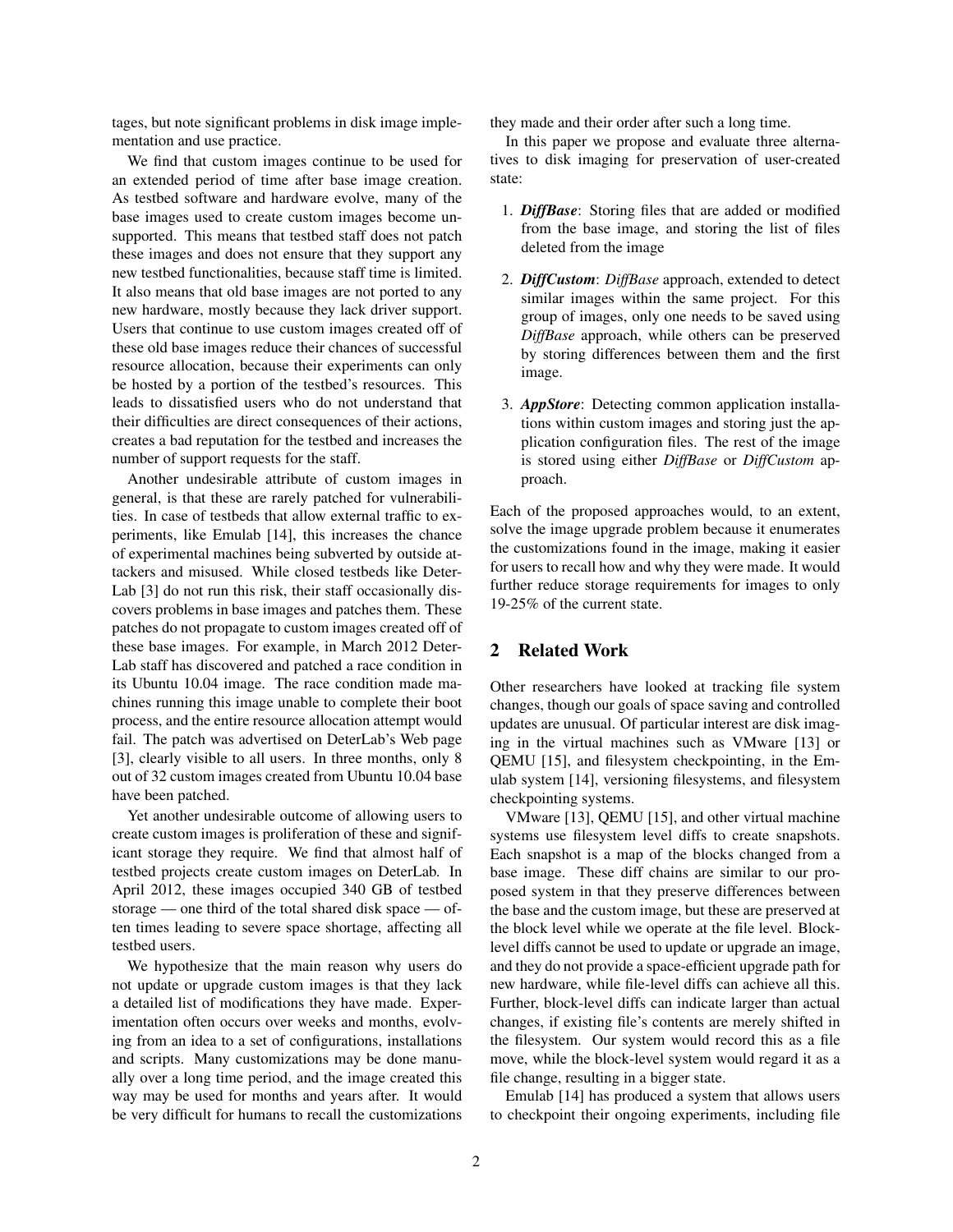system state [4, 10]. The system they use to capture filesystem state is conceptually similar to our method of capturing and overlaying filesystem diffs. They are concerned more with runtime speed than storage efficiency. Accordingly, they use copy-on-write-based branching to record differences from a base or "golden" disk image at run time. The system modifies the Xen virtual machine to capture these changes at the disk block level [10].

Because we want to capture the semantics of modifications to the files in base disk image in order to simplify updates to the users' derived images, a block level approach is not attractive. We are also willing to pay the cost of off-line analysis to achieve better disk space savings.

Other filesystem implementations have captured update semantics at the file level, primarily to provide a fully versioned file system. The ext2cow system [8] began as an attempt to capture the evolution of the file system contents to ensure and enforce compliance with data retention and security regulations. It has become a general versioning system in which users can explicitly refer to file system contents on a particular date. The Elephant [12] file system tracks similar information, allowing the user to specify data retention policies per-file.

These systems provide new semantics – per-fileversioning across an entire filesystem – and are willing to pay for it in disk space. Each of them modifies the traditional file system semantics to write modifications to new blocks, and keep the old blocks unchanged and indexed to a version of the file. While we would take advantage of such versioned file systems if they were in use, we do not depend on collecting such data.

Several systems provide block-level snapshots of a mounted file system. These include FreeBSD [7], Plan 9 [9], WAFL [6], zFS [11] and others. These retain blocks in the snapshots, indexed to the snapshot points, and store modifications in new blocks. Unlike file-versioning file systems, information about which files have been changed is only indirectly retained. These systems are less concerned with saving space and would not produce useful information for users who wish to upgrade their custom images.

### 3 Disk Image Usage on DeterLab

We now provide some supporting evidence about the frequency and the characteristics of disk image use on the DeterLab testbed [3]. Specifically, we wanted to know how prevalent is use of disk images in experiments, who uses them, for how long, and what portion of the testbed supports each given image.

Unfortunately, information needed to answer these questions is not readily preserved by the Emulab software, and must be inferred by piecing together various data sources, and fixing inconsistencies. In our study we use two information sources:

- 1. DB: DeterLab's database holding information about all existing disk images at the present, such as their creation time, the owner and the OS type and version number of the base image used to create them. We note that the last two pieces of information are filled manually by users and thus may be incorrect. We attempt to correct them in Section 4. A user may delete an old image from the database when it is no longer needed. This action also deletes the image from the disk and we lose all information about its origin and contents.
- 2. USE: DeterLab's activity logs specifying topologies and testbed state for each attempted resource allocation. From these logs we can mine information about how often and how long images are used (mined from experiment topology data), and what portion of the testbed nodes supports any given image (mined from testbed state data). The USE data source contains information about use patterns for both the present and the deleted images.

We first classify all images into three classes: USE-DEL, DBUSE and DBNOUSE. Figure 1 illustrates relationships of these image classes and their sizes. If an image has been created, used and then deleted it would not appear in our first data source but it would appear in the second. There are 483 such images (USEDEL). We can calculate their usage statistics and coverage, but we cannot match them with the base image nor do we know when they were created. In that case we will assume that such image was created at the time of its first use in the activity logs. If an image has been created and deleted but never used we will not see it in any of our sources. For images that have not been deleted we have complete information, whether they are used or not. There are 148 images that were created but never used (DB-NOUSE), and 497 images that were created, used and are still present in the database (DBUSE). This subset of 645 images (DBUSE+DBNOUSE) will be analyzed further in Section 4. We analyze 1128 images that belong to the VISIBLE set (DBUSE+DBNOUSE+USEDEL) in this Section. In the Figure 1 the numbers in circles represent the count of images in each category that have never been used. Total of 148 out of 645 images present in the DB data source, or 22%, have never been used. Deleting just these would reduce the storage requirement to 78% of the current one.

We first investigate how prevalent is image creation. On Emulab-like testbeds such as DeterLab [3], Emulab [14], Schooner [2] and numerous others [1], senior researchers and teachers create *projects*, that junior re-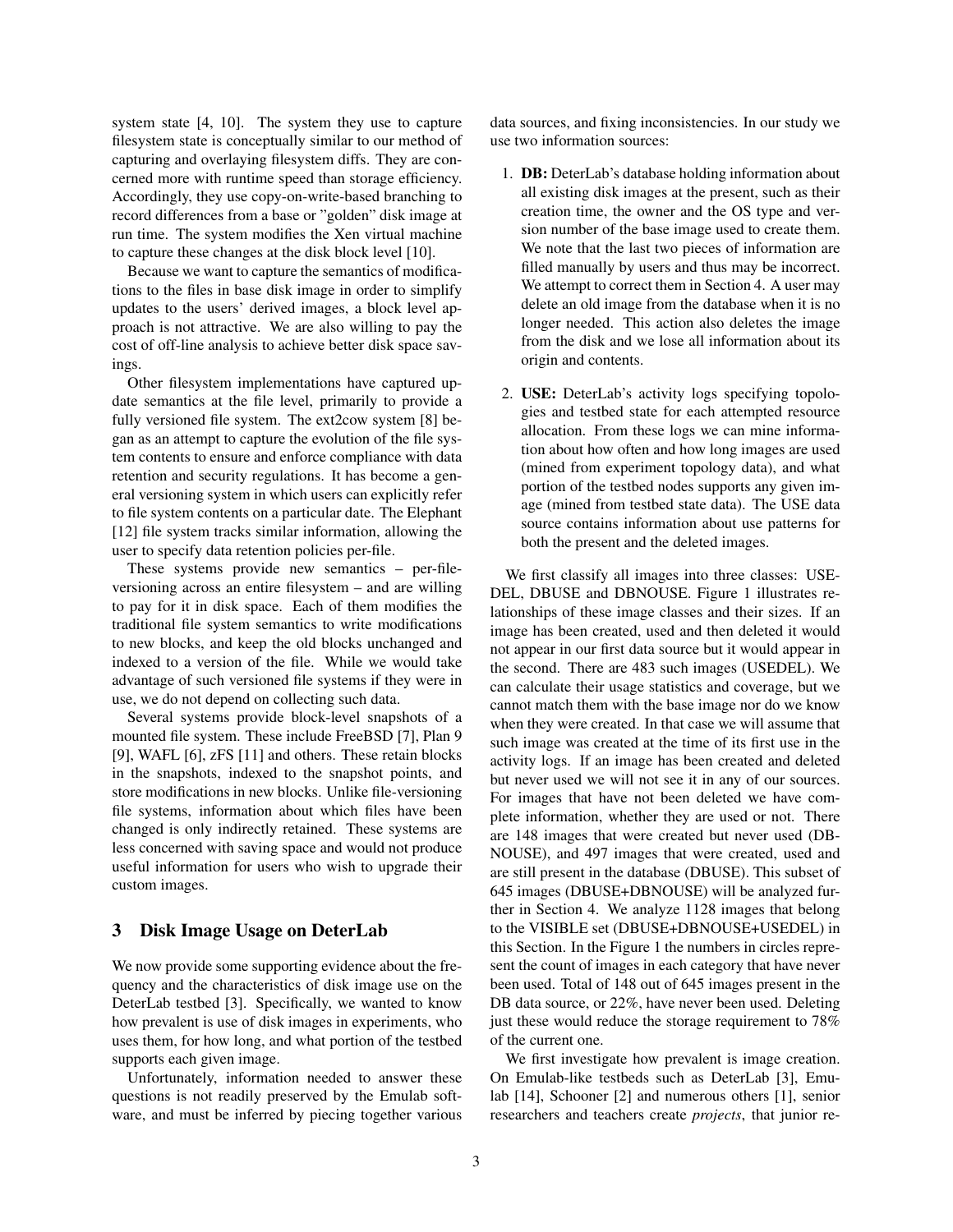

VISIBLE=1128

Figure 1: Image classes and their sizes. Numbers in circles denote count of unused images, while numbers outside the circles show counts of used images.

searchers and students join. Usually experiments and images can be shared easily within a project, but with great difficulty across projects. We thus analyze image use at the project granularity. We say that a project is *active* if it has ever requested testbed resources. An inactive project cannot create an image. On DeterLab there are 219 projects that were ever active. We classify them by their purpose into either research, class or internal (lead by DeterLab's operation staff). There are 161 research projects, 43 class projects and 11 internal projects. There were 4 projects we could not classify, because they were deleted. Out of all active projects, 104 have created those 1128 images, which is 47%.

We next wanted to associate each image with the project that created it, so we can analyze image creation activity per project. DeterLab's database holds information about image owners for those images that have not been deleted. To detect owners for deleted but used images (USEDEL), we use the fact that an image created by a project can only be used by this project. This access control rule is enforced by Emulab testbeds. The only exception to this are base images created by testbed staff that can be used by anyone. We then classify images used by multiple projects as base images and assign images used by only one project to that project. Out of 104 projects that created images, 77 were research projects (48% of all research projects), 19 were class projects (44% of all class projects), 6 were internal, and 2 we could not classify, because the projects and their descriptions were deleted from the database. Thus we can say that image creation is a popular activity among both research and class testbed users, with almost half of projects creating at least one image.

Research projects created total of 735 images, and

class projects created 124 images. Internal projects created many more – 255 images, but most of these are created as base images for consumption by all users. We could not find an owner for 11 images. Figure 2 shows the number of images created per a research or a class project. While averages are 10 for research projects and 7 for class projects, detailed analysis reveals that image creation activity is heavily dominated by a few projects. We find that most projects create a few images  $-21\%$ create only 1 and 50% create less than 5 — but some create up to 52 images! More numerous the project images are, there is a higher chance that most of them are lying unused and that they are not being patched.

We next investigated how often disk images were used and for how long. There were 74,645 resource allocations on DeterLab between 2004 and 2012. Out of these 74,633 used a base image and 10,811 used a custom image.  $<sup>1</sup>$  Thus 14.4% of allocations use a custom image. If</sup> we calculate an age of an image from its base's creation date, we find that 12,231 allocations used an image from our ANALYZED set (see Figure 1 and Section 4 for explanation of this set) and 5,767 of those, or 47%, used an image older than one year. Older images are more likely to have vulnerabilities, and more likely to be unsupported by new testbed hardware.

We next investigated if custom image creation and use get more or less popular over time. Figure 3 shows the number of custom images created per year, indicating that image popularity is growing over time. To investigate use trends, we placed each custom image used in a year into a category based on what percentage of Deter-Lab's PCs that exist in a given year support this image. Figure 4 shows the number of custom images in use each year that are supported on less than 50% of DeterLab's

<sup>1</sup>It is possible for an allocation to use both base and custom images for different physical nodes.



Figure 2: Images created per project (only for research and class projects that created at least one image).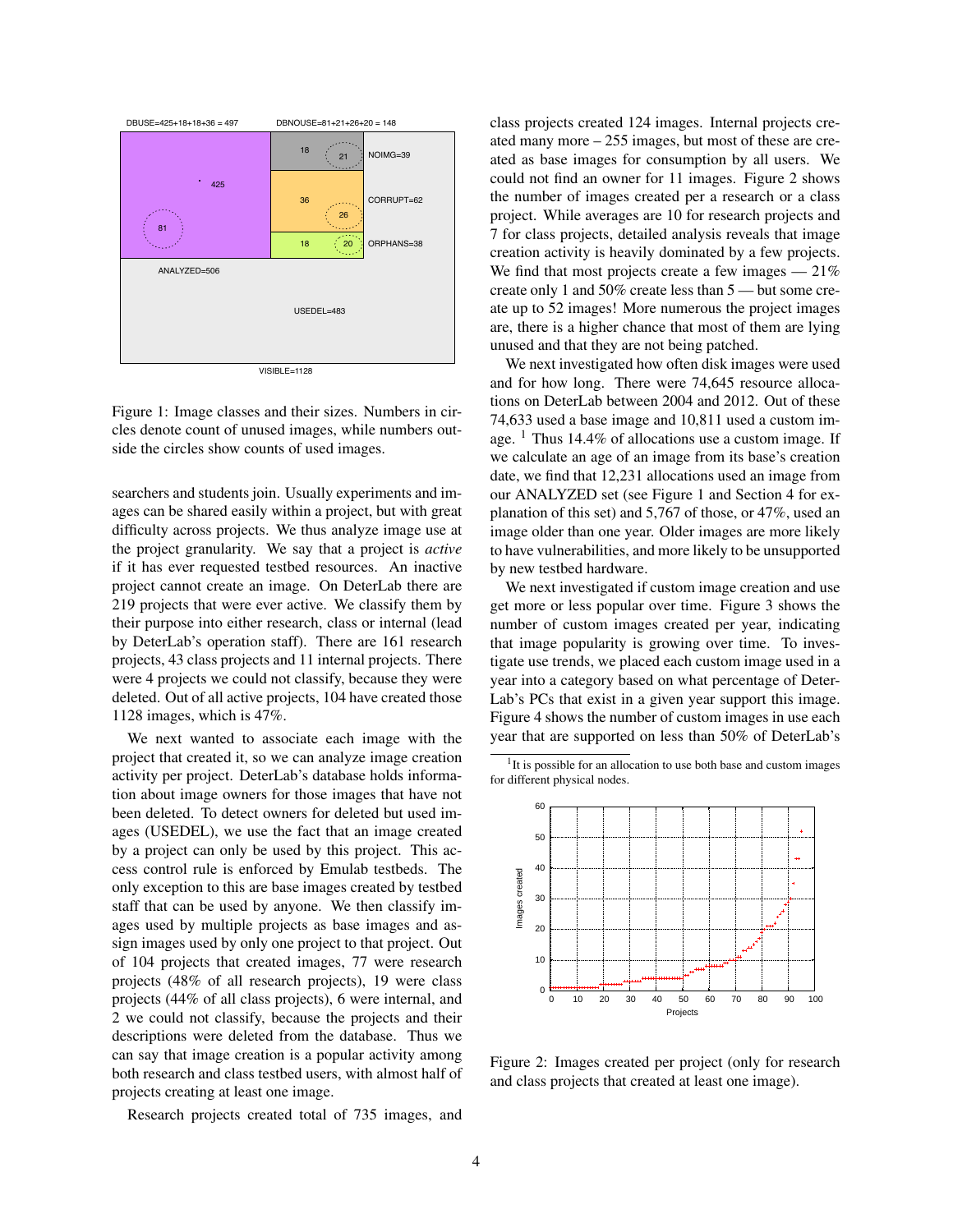

Figure 3: Custom images created per year.

PCs, on 50-80%, on 80-90% and on more than 90% of DeterLab's PCs. We note that the number of custom images in use is increasing. Further, there is a significant number of custom images in use each year that are only supported on a fraction of the testbed. For example, in 2011 there were 15 images supported on less than a half of the testbed PCs.

### 4 Alternatives to disk imaging

In this Section, we propose three alternatives to disk imaging for preserving user state in network testbeds. While our ideas are general enough to work on any network testbed, the implementation and measurement details we lay out here are specific to testbeds running Emulab [14] software.



Figure 4: Custom images in use per year, broken down into categories based on what portion of DeterLab's PC pool supports them.

# 4.1 DiffBase

Our *DiffBase* approach compares a customized image, file by file, with its base during disk image creation, and stores the differences instead of storing the entire custom image. Files that are deleted from the base image are stored in a list. Files that are added to or modified from the base image are stored in their entirety. For sparse files, where most of the file is empty, we store the file size and the identifiers and contents only for those file blocks that contain data. Similarly, we detect and store information about hard and soft links that helps us recreate them on OS load.



Figure 5: Storage needs when using *DiffBase* approach, compared the with current system, which saves the entire image.

To evaluate the savings of this approach we simulated the *DiffBase* approach on all the custom images on Deter-Lab. We started with the DB set (DBUSE+DBNOUSE), as defined in Section 3 and first attempted to locate and OS load each image. We discovered that 62 images were corrupted and would not load (CORRUPT set in Figure 1), 39 images were deleted from the file system but their records were present in the database (NOIMG set), and 38 images were orphans (ORPHAN set) – they claimed to be created from a base image that did not exist in the database at the time of our analysis. Removing all these classes left us with 506 images in the ANALYZED set. Among them were 33 base images and 473 custom images. All the image classes and their sizes are illustrated in Figure 1; dashed circles denote the number of images that were not used by anyone.

We first attempted to pair a custom image with its base, using the data recorded in DeterLab's database. However, this data is entered manually by users and may be incorrect, leading to large differences between the base and the custom image. We manually verified that this is a case for several images, by mounting them and identifying the OS type and version by executing uname -a, looking at the file system type, and checking /etc di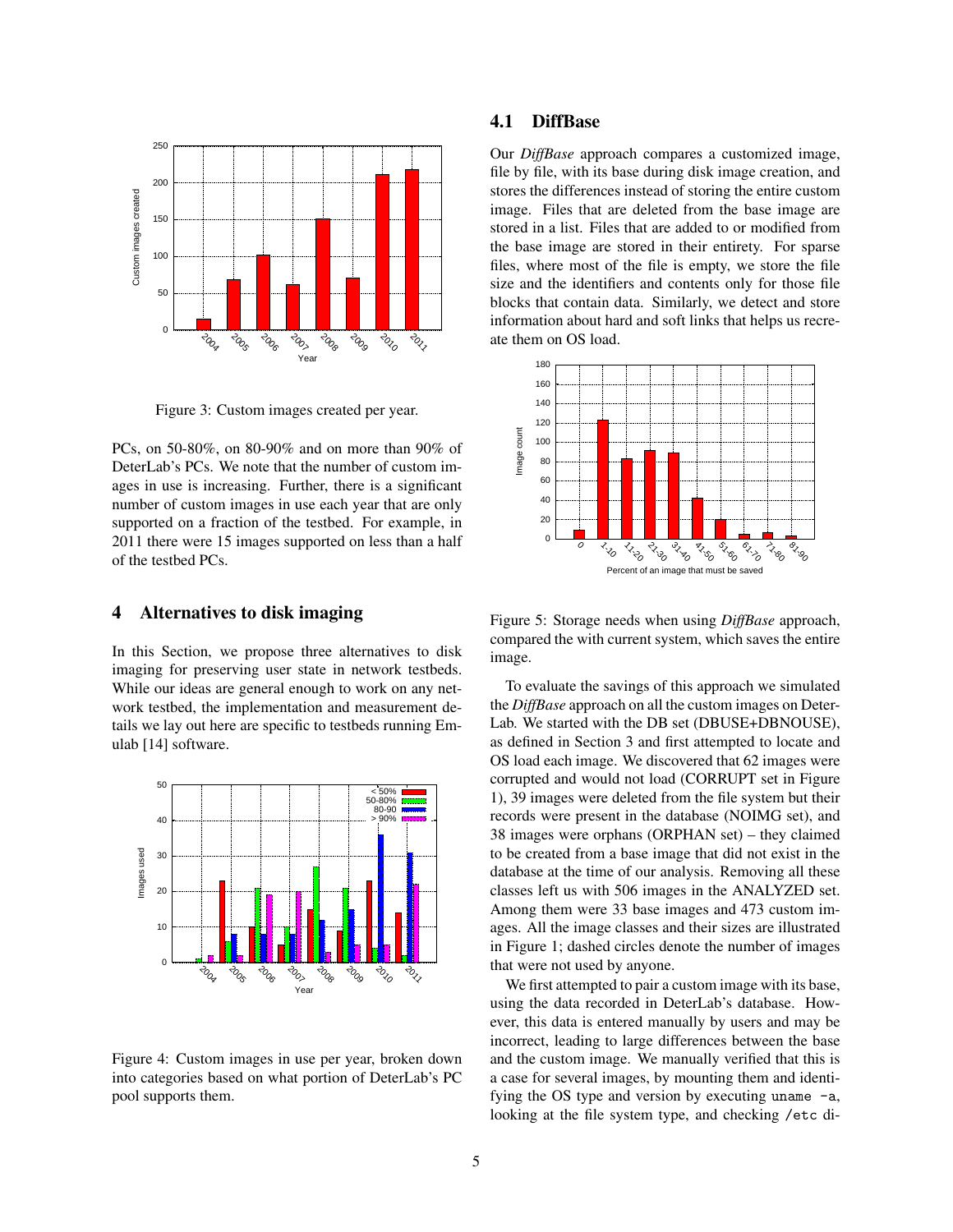rectory for release information. Often, this returned a different OS version, and sometimes even a different OS type than the one specified in the database. To overcome this issue we compared each custom image against all base images and paired them with the one that had the most similarity (and thus the smallest difference). This analysis occasionally associates two images that are not directly related, because both the base image and the custom image can be updated. If a base image is patched to remove a large software package, an image derived from the base (that still contains the package) may appear to have been derived from a different base image that contains that package. We have noted some such false correlations in our analysis, but they are uncommon. In real deployment, the Emulab software keeps information about the images loaded on all experimental nodes, and could accurately identify the base for each custom image that is being created, thus this issue would not arise.

Figure 5 shows on the y-axis the count of the custom images, for which only the percentage specified on the x-axis needs to be saved, using *DiffBase* approach. For example, there were nine images that were identical to the base images and need not be saved. Also, there were 123 images or 26% of all custom images that had less than 10% difference from a base image. Overall, applying *DiffBase* approach would reduce the size currently used for disk image storage on DeterLab from 340 GB to 87 GB, or to 25%.

We now describe how our custom images would be loaded onto experimental nodes, and evaluate potential delays that are introduced by our changes to the OS load process. Currently, the OS load first loads the MFS onto each experimental node, and then invokes Frisbee [5] to copy the desired custom or base image to the node from the testbed repository. The duration of MFS load is fixed, but the duration of copying the image over grows linearly with the image size. Since copying occurs over the network shared with other experiments, there is a potential for large variability if other experiments are loading images at the same time. The current system then boots the image on the experimental node. The duration of that operation depends on the image's complexity. In each of our alternatives to disk imaging, the new system would copy and load the base image onto the experimental node, restore preserved user state by copying some files and/or installing packages, and then reboot the node.

Figure 6 illustrates the OS load in the current and the proposed system. While all our solutions should lead to space saving, they might prolong the OS load process because of added state copy and reboot time.

We next evaluated the delay the *DiffBase* approach adds to the OS load time on selected 12 custom images, created from the Ubuntu 10.04 base image. We



Figure 6: OS loading process in the current and the proposed system.

first loaded each custom OS on a separate experimental machine, and recorded the time to complete this operation – this is time  $TI$  in Figure 6. We took care to select the machines of the same hardware type, since we have noticed that the time to Frisbee an image over the testbed network depends on the hardware type. We then applied the *DiffBase* approach to identify and store differences between each custom image and its base. We next loaded the base OS on each of the 12 experimental machines, copied over a zip file containing the files that were saved using the *DiffBase* approach, unzipped them there and copied them to their proper directories. We further deleted the files that were identified for deletion by the *DiffBase* approach and restored soft and hard links, and sparse files. Finally, we rebooted each experimental node. We recorded each of the base-OS-load, restore and reboot times separately. Their sum represents time *T2* from Figure 6. This time will depend on the size of the base image (Frisbee copy), the size of the *Diff-Base* state, and the complexity of the base image. Table 1 shows the images we tested ordered by their size, the sizes of *DiffBase* state, and the means and standard deviations for *T*1 and *T*2 extracted from 10 runs of the above experiment. Figure 7 shows the *T*1 and *T*2 times. All images booted successfully. For small images, time to load the image using *DiffBase* approach is comparable to the OS load time in the current system. For large images we tested (images 9-12) *DiffBase* approach surprisingly results in a *smaller* OS load time! This is because the size of each large custom image in our set is about 50% larger than the size of its base image plus the size of its *DiffBase* state. Since time to Frisbee an image dominates our measurements, a larger custom image leads to much larger OS load time in the current system.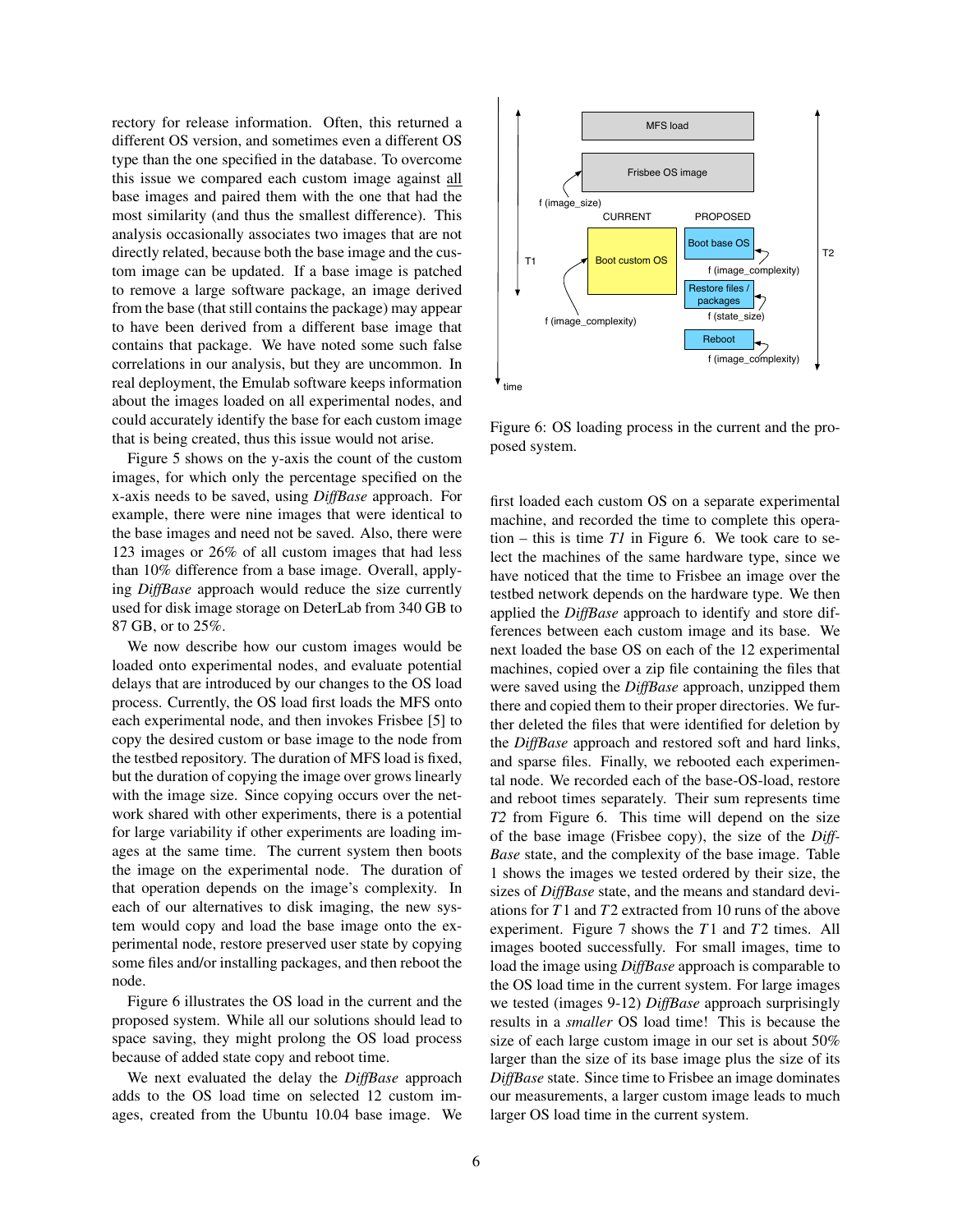

Figure 7: Time to OS load with the current and the *Diff-Base* approach.

While *DiffBase* approach has its obvious advantages in space saving, there are certain limitations. Because *DiffBase* captures file contents, it cannot support research that requires saving state inside the file system but outside files. For example, studies of incompletely erased files or corrupted free lists would be compromised by the *DiffBase* approach. We note that the standard Emulab approach to disk imaging [5] also parses the file system to some extent and might compromise these studies.

## 4.2 DiffCustom

Our *DiffCustom* approach compares a custom image with another custom image from the same project, following our hypothesis that users create a series of related custom images as they explore options during their experimentation. For a group of similar custom images within the project, only one needs to be saved using *DiffBase* approach, while others can be preserved by storing differences between them and the first image.

To evaluate the savings of this approach, we simulated the *DiffCustom* approach on the ANALYZED dataset. For projects that create multiple custom images, we performed a pairwise image comparison within the project, and recorded the image pairs that are the most similar, as well as the size of the state that would need to be saved for them.

There were 124 custom images, where the owner project created at least one other custom image. For 16 of those, *DiffBase* generated a smaller state than *DiffCustom* indicating that they are branched off a different base image than the rest of their project's custom images. The remaining 108 images would benefit from the *DiffCustom* approach.

Figure 8 shows on the y-axis the count of the custom images, for which only the percentage of the image specified on the x-axis needs to be saved using *Dif-* *fCustom* approach. For example, there were ten images that need not be saved at all because they are identical to either a base image or another custom image. Also, there were 164 images, or 35% of custom images in our ANALYZED dataset, that had less than 10% difference from either a base image or another custom image. Overall, applying *DiffCustom* approach would reduce the size currently used for disk image storage on DeterLab from 340 GB to 75 GB, or to 22%.



Figure 8: Storage needs when using *DiffCustom* approach, compared the with current system, which saves the entire image.

## 4.3 AppStore

While the *DiffBase* and *DiffCustom* approaches result in significant space savings, they produce large lists of files to be saved – commonly in hundreds or thousands. While such a list may help a user remember which customizations they performed on the base image, and thus facilitate upgrading an image to a newer OS version, this process would still be highly manual, tedious and lengthy. Our *AppStore* approach has a potential to address this shortcoming. This approach examines each file identified for saving by *DiffBase* approach, to detect if it belongs to an application installation we can recognize. Files that pass this check need not be saved by *DiffBase* approach, but can instead be installed from some central testbed repository upon each OS load. We would need to store the application configuration files though, so that we can preserve any customizations the user did to the application. The *AppStore* approach has a potential to both reduce the storage space requirement further, and to enable users to upgrade their custom images to a newer version of an operating system. The upgrade could be done by starting with a newer OS version, and by automatically installing packages identified by the *AppStore*. The remaining files, stored by *DiffBase* approach, would still need to be examined by a user, so that they could be upgraded or moved directly to the new image.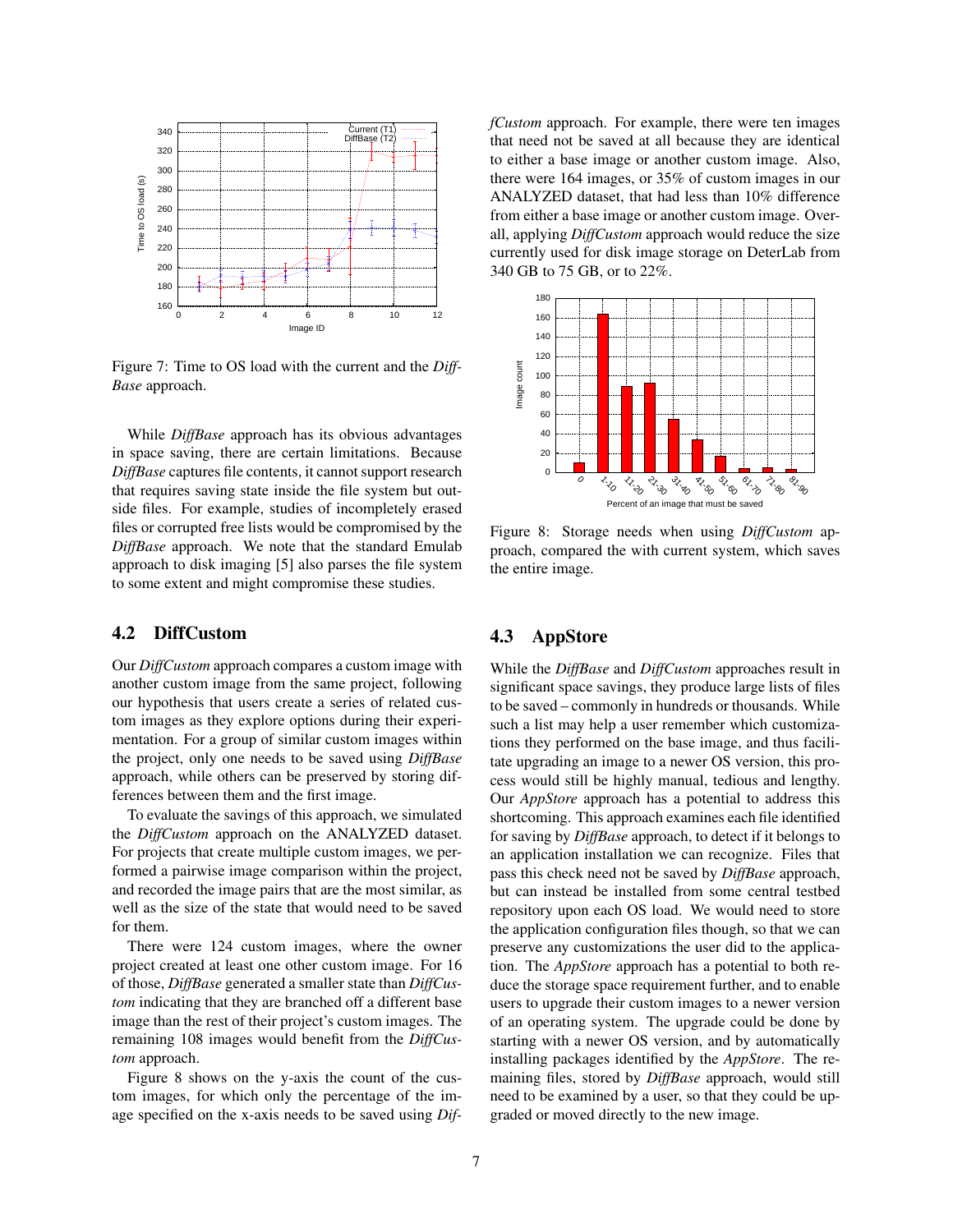| Image #        | Imgsize (MB) | Diffsize (MB) | $T1_{mean}$ (s) | $T1_{\text{stdev}}(s)$ | $T2_{mean}$ (s) | $T2_{\text{stdev}}(s)$ |
|----------------|--------------|---------------|-----------------|------------------------|-----------------|------------------------|
| base           | 357          |               | 168             | 5.14                   |                 |                        |
| 1              | 357          | 55            | 184             | 7.21                   | 180             | 5.23                   |
| $\overline{2}$ | 357          | 55            | 178             | 8.66                   | 191             | 6.52                   |
| 3              | 358          | 55            | 183             | 5.4                    | 190             | 6.19                   |
| 4              | 360          | 200           | 186             | 8.36                   | 191             | 5.97                   |
| 5              | 420          | 63            | 196             | 8.81                   | 190             | 6.22                   |
| 6              | 465          | 100           | 210             | 11.39                  | 198             | 6.52                   |
| 7              | 489          | 135           | 208             | 11.9                   | 204             | 7.25                   |
| 8              | 516          | 267           | 222             | 29.2                   | 240             | 8.94                   |
| 9              | 1,034        | 465           | 320             | 9.08                   | 241             | 7.48                   |
| 10             | 1,035        | 465           | 314             | 5.28                   | 241             | 8.29                   |
| 11             | 1,034        | 465           | 316             | 14.22                  | 238             | 7.20                   |
| 12             | 1,035        | 465           | 316             | 7.73                   | 231             | 6.27                   |

Table 1: Times for restoring user state using *DiffBase* approach.

To estimate potential savings and applicability of the *AppStore* approach, we analyzed a sample of Deter-Lab's custom images containing 51 images created from Ubuntu 8.04 and 20 images created from Ubuntu 10.04. DeterLab currently mirrors repositories for these base images, although only selected packages are mirrored. For this selected set of custom images, we sampled file names from their *DiffBase* state. Sampling was done due to time constraints and it leads to underestimate of potential savings from the *AppStore* approach. Using the apt-file utility, we check each sampled file name to see if this file were part of a standard package. If so, we retrieve the list of all files in the package from the repository, and remove those files from the image's *DiffBase* state, if present.

Figure 9 illustrates potential savings by the *AppStore* method. It shows the count of custom images from the sample on the y-axis, for which only the percentage of their *DiffBase* state specified on the x-axis needs to be saved. We note significant savings for Ubuntu 10.04 based images and lower savings for Ubuntu 8.04-based images. This discrepancy occurs because DeterLab's local repository contains only a subset of available packages, and the size of this subset is much smaller for Ubuntu 8.04 than for Ubuntu 10.04. Overall, we project that only 70-80% of *DiffBase* state would need to be saved for those images that support package management. Thus, *AppStore* would potentially further reduce the size currently used for disk image storage on Deter-Lab from 340 GB to 65 GB, or to 19%.

### 5 Conclusions and Future Work

Disk imaging is extensively used in DeterLab, and likely in other network testbeds, for user state preservation. We find that such practice leads to extended use of old im-



Figure 9: Storage needs when using *AppStore* approach, compared with the *DiffBase* approach.

ages that may have vulnerabilities, and are not supported on new testbed hardware. It also leads to significant use of sparse and shared storage space. We have proposed three alternatives to disk imaging. Each alternative would significantly reduce storage space requirements, and may help users upgrade their custom OS images to newer OS versions. While this paper offers strong evidence of space saving, we have only sketched potential solutions for custom image upgrade. Our future work will further investigate how to automate the upgrade process.

### References

- [1] Other Emulab Testbeds. https://users.emulab.net/trac/emulab/ wiki/OtherEmulabs.
- [2] Schooner WAIL (Wisconsin Advanced Internet